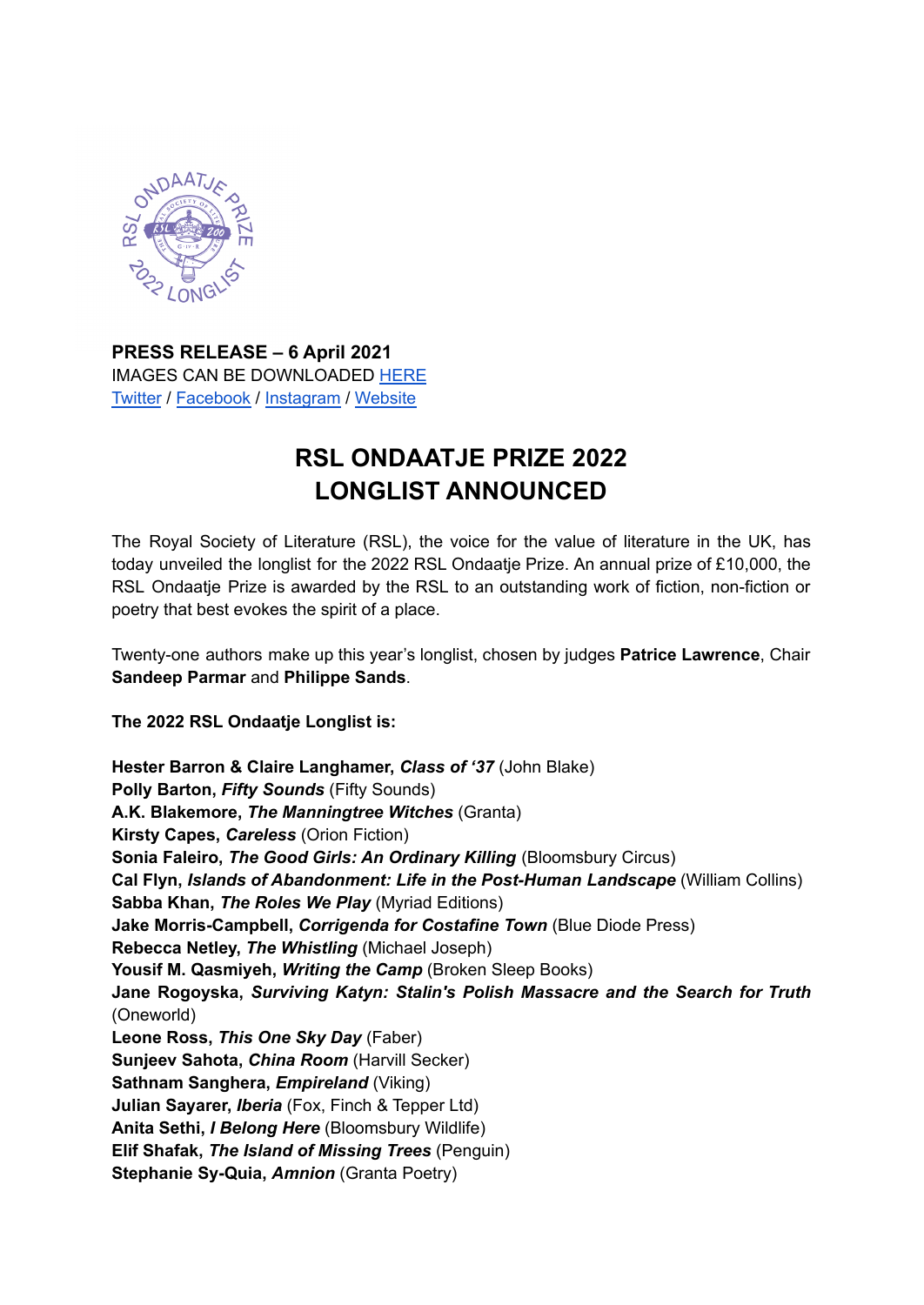## **Joelle Taylor,** *C+nto & Othered Poems* (The Westbourne Press) **Lea Ypi,** *Free* (Allen Lane)

**Sandeep Parmar**, Chair of the RSL Ondaatje Prize judging panel for 2022 says: *"From seventeenth-century witch trials in England to a massacre in wartime Poland, the traumatic displacements of a Lebanese refugee camp to the deep scars of Empire on Britain, these, and the other longlisted books, take place to mean both geographical space and the imagined realities of being in the world. Every book teaches us something about how we carry the spirit of place within us across the breach of history through the perils of forgetting.*"

First awarded in 2004, the premise and broad remit of the prize creates unique lists of outstanding works and authors that you would not usually find sitting side by side. Previous recipients of the prize have included **Aida Edemariam, Ruth Gilligan**, **Alan Johnson**, **Hisham Matar**, **Pascale Petit**, **Roger Robinson**, **Francis Spufford**, **Edmund de Waal**, and **Louisa Waugh**.

The RSL Ondaatje Prize is one of 10 annual awards and prizes presented by the RSL, which bring the widest possible community of writers and readers together in celebration of the breadth of literature today. From debut works and unpublished short stories, through to the notoriously challenging second novel and outstanding contributions to literature, the RSL's awards and prizes celebrate the value of the written word in all its forms, whilst supporting emerging and established writers at both the beginning and at some of the most challenging moments of their careers. The RSL's other annual awards and prizes are: **RSL International Writers awards**, **Companions of Literature**, **the Encore Award**, **the RSL Christopher Bland Prize**, **the RSL Giles St Aubyn Awards for Non-Fiction**, **the V.S. Pritchett Short Story Prize**, **the RSL Literature Matters Awards, the Sky Arts RSL Writers Awards** and **the Benson Medal**.

**The 2022 RSL Ondaatje Prize Shortlist will be announced on Wednesday 20 April and the winner will be announced on 4 May at Two Temple Place.**

**For further information and press enquiries please contact Bread and Butter PR [Kate@breadandbutterpr.uk](mailto:Kate@breadandbutterpr.uk) | 07921 264 564 [maisie@beadandbutterpr.uk](mailto:maisie@beadandbutterpr.uk) | 07786 075 979**

## **Notes to Editors**

#### **The Royal Society of Literature (RSL)**

Founded in 1820, the Royal Society of Literature is the UK's charity for the advancement of literature. The RSL acts as a voice for the value of literature, engages people in appreciating literature, and encourages and honour writers. <https://rsliterature.org/>

The RSL Ondaatje Prize is an annual award of £10,000 for a distinguished work of fiction, non-fiction or poetry, best evoking the spirit of a place. The RSL is grateful to Sir Christopher Ondaatje for sponsoring the Prize.

#### **Past Winners**

2021 Ruth Gilligan *The Butchers*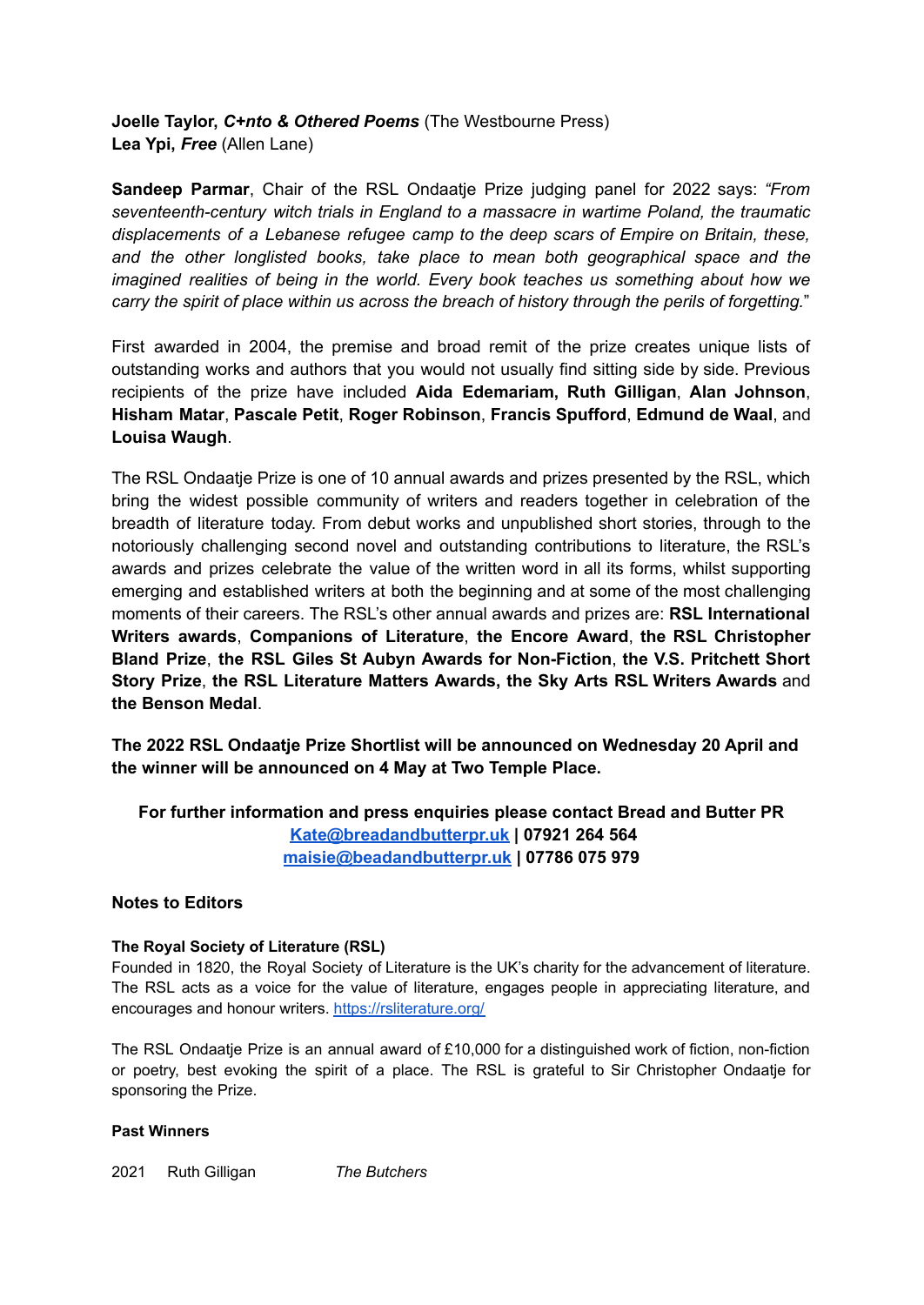| 2020 | Roger Robinson           | A Portable Paradise                                                                |
|------|--------------------------|------------------------------------------------------------------------------------|
| 2019 | Aida Edemariam           | The Wife's Tale: A Personal History                                                |
| 2018 | Pascale Petit            | Mama Amazonica                                                                     |
| 2017 | <b>Francis Spufford</b>  | Golden Hill                                                                        |
| 2016 | <b>Peter Pomerantsev</b> | Nothing Is True and Everything Is Possible: The Surreal Heart of the<br>New Russia |
| 2015 | Justin Marozzi           | Baghdad: City of Peace, City of Blood                                              |
| 2014 | Alan Johnson             | This Boy: A Memoir of Childhood                                                    |
| 2013 | <b>Philip Hensher</b>    | <b>Scenes from Early Life</b>                                                      |
| 2012 | Rahul Bhattacharya       | The Sly Company of People Who Care                                                 |
| 2011 | Edmund de Waal           | The Hare with Amber Eyes                                                           |
| 2010 | lan Thomson              | The Dead Yard: Tales of Modern Jamaica                                             |
| 2009 | Adam Nicolson            | Sissinghurst: An Unfinished History                                                |
| 2008 | Graham Robb              | The Discovery of France                                                            |
| 2007 | Hisham Matar             | In the Country of Men                                                              |
| 2006 | James Meek               | The People's Act of Love                                                           |
| 2005 | Rory Stewart             | The Places In Between                                                              |
| 2004 | Louisa Waugh             | <b>Hearing Birds Fly</b>                                                           |

#### **Author Biographies**

**Hester Barron** is Senior Lecturer in History at the University of Sussex. She teaches and writes about working-class life, childhood, schooling and education. Her first book, *The 1926 Miners' Lockout*, is a history of the coalfield communities of Durham, where she grew up. She now lives in the South Downs.

**Polly Barton** is a Japanese literary translator. Her translations include *Where the Wild Ladies Are* by Aoko Matsuda, *There's No Such Thing as an Easy Job* by Kikuko Tsumura, and *Spring Garden* by Tomoka Shibasaki. She won the 2019 Fitzcarraldo Editions Essay Prize for *Fifty Sounds*. She lives in Bristol.

**A.K. Blakemore** is the author of two full-length collections of poetry: *Humbert Summer* and *Fondue*, which was awarded the 2019 Ledbury Forte Prize for Best Second Collection. She has also translated the work of Sichuanese poet Yu Yoyo (*My Tenantless Body*). Her poetry and prose writing has been widely published and anthologised, appearing in the *The London Review of Books*, *Poetry*, *Poetry Review* and *The White Review*, among others.

**Kirsty Capes** works in publishing and is an advocate for better representation for care-experienced people in the media. She holds a PhD from Brunel University London; her thesis investigates representations of the care experience in contemporary British fiction, and was completed under the supervision of 2019 Booker prize-winner, Bernardine Evaristo. Her first novel, *Careless*, was longlisted for the Women's Prize 2022. *Love Me, Love Me Not* is her second novel. She lives in Slough with her golden retriever, Doug.

**Sonia Faleiro** is the author of *Beautiful Thing: Inside the Secret World of Bombay's Dance Bars*, which was named a book of the year by *the Guardian, The Observer, The Sunday Times, Economist* and *Time Out* and a novella, *The Girl*. She is a co-founder of Deca, a cooperative of award-winning writers that created narrative journalism about the world. Her writing and photographs appear in *the New York Times, Financial Times, Granta, 1843, Harper's Bazaar* and *MIT Technology Review*. She lives in London.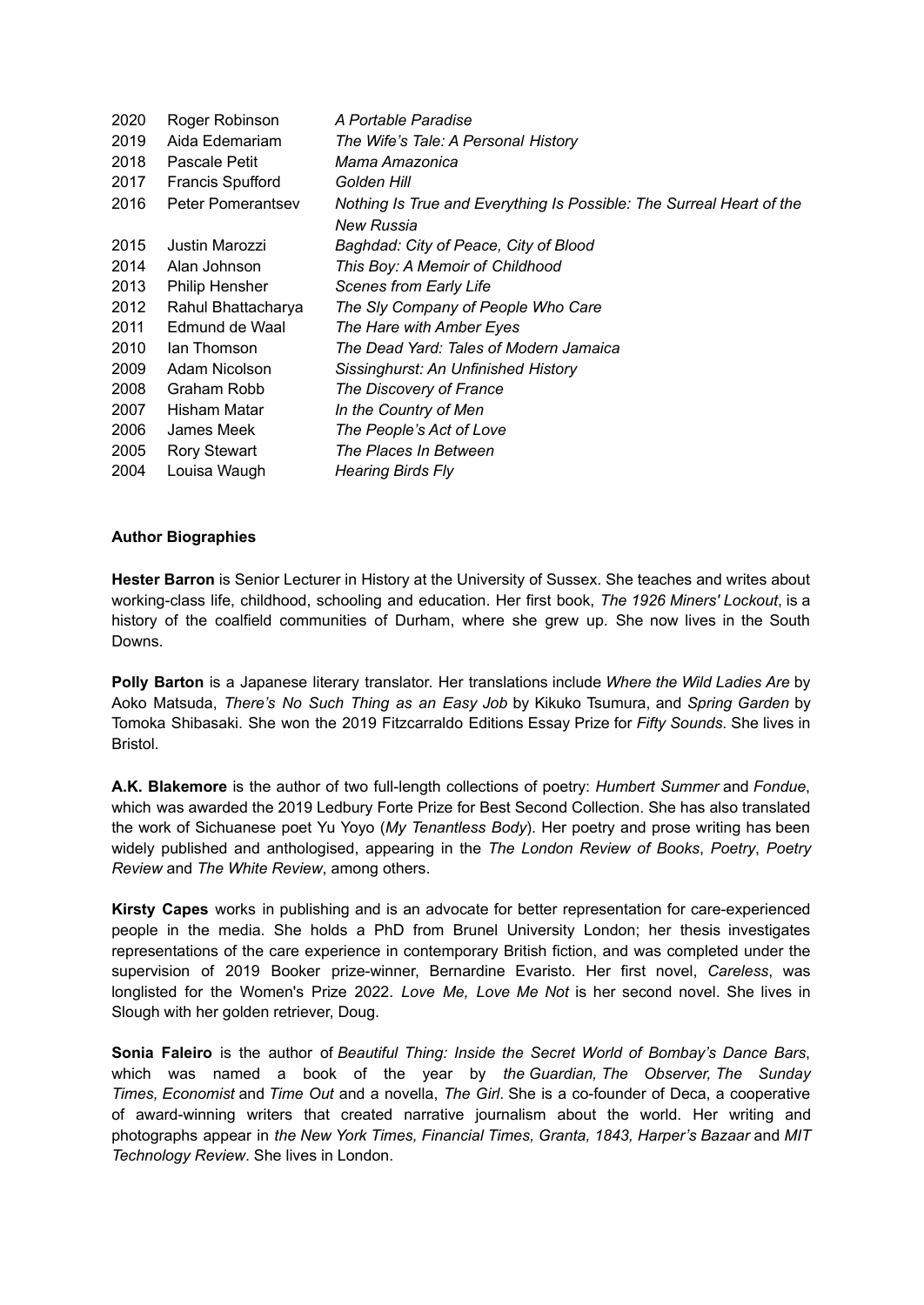**Cal Flyn** is an author and journalist from the Highlands of Scotland. Previously she has been a reporter for both The Sunday Times and The Daily Telegraph, and a contributing editor at The Week magazine. Cal holds a MA in Experimental Psychology from Lady Margaret Hall, Oxford. Her first book, *Thicker Than Water*, was a *The Times* book of the year and dealt with the colonisation of Australia and questions of inherited guilt.

**Sabba Khan** is a visual artist, graphic novelist and architectural designer living in Newham, East London. An extract from *The Roles We Play* was shortlisted by the Myriad First Graphic Novel Competition 2018, and her work supported by Jerwood Arts. She explores what identity, belonging and memory mean for her family in the British Pakistani diaspora.

**Claire Langhamer** is Director of the Institute of Historical Research, University of London, and a Trustee of the Mass Observation Archive. Her work is about ordinary people's feelings and experiences; her books include *The English in Love*. She grew up in Yorkshire, studied in Lancashire and now lives in Brighton.

**Jake Morris-Campbell** is from South Shields. *Corrigenda for Costafine Town* is his first collection of poetry. Selected by the BBC as a New Generation Thinker, he regularly appears on Radio 3 programmes. He is an Assistant Lecturer in Creative Writing at Newcastle University and a freelance writer, critic and tutor.

**Rebecca Netley** grew up as part of an eccentric family in a house full of books and music, and these things have fed her passions. Family and writing remain at the heart of Rebecca's life. She lives in Reading with her husband, sons and an over-enthusiastic dog, who gives her writing tips. *The Whistling* is Rebecca Netley's debut novel.

**Yousif M. Qasmiyeh** was born and educated in Baddawi refugee camp. Yousif is a poet and translator whose doctoral research at the University of Oxford examines containment and the archive in 'refugee writing'. Time, the body, and ruination inform his poetry and prose, which have appeared in journals including *Modern Poetry in Translation*, *Stand*, *Critical Quarterly*, *GeoHumanities*, *Cambridge Literary Review and Humanities*. Yousif is the Creative Encounters Editor of the *Migration and Society journal*, and his collection, *Writing the Camp* was The Poetry Book Society's Recommendation for Spring 2021.

**Jane Rogoyska** is the acclaimed author of *Gerda Taro: Inventing Robert Capa*. She has a particular interest in the turbulent period from the 1930s to the Cold War in Europe. Her research into the Katyń Massacre led to her first novel, *Kozlowski* (long-listed for the Desmond Elliott Prize) and *Still Here: A Polish Odyssey*, which she wrote and presented for BBC Radio 4.

**Leone Ross** was born in England and grew up in Jamaica. Her first novel, *All the Blood Is Red*, was longlisted for the Orange Prize, and her second, *Orange Laughter*, was chosen as a BBC Radio 4 *Woman's Hour* Watershed Fiction favourite. Her short fiction has been widely anthologised and her first short-story collection, *Come Let Us Sing Anyway*, was nominated for the Edge Hill Short Story Prize, the Jhalak Prize, the Saboteur Awards and the OCM BOCAS Prize. Ross has taught creative writing for twenty years, at University College Dublin, Cardiff University and Roehampton University in London. She is editor of the first Black British anthology of speculative fiction, due out in 2022 with Peepal Tree Press. Prior to writing fiction, Ross worked as a journalist. She lives in London but intends to retire near water.

**Sunjeev Sahota** is the author of *Ours Are the Streets* and *The Year of the Runaways*, which was shortlisted for the 2015 Man Booker Prize, the International Dylan Thomas Prize and the Sunday Times Young Writer of the Year Award, and won the Encore Award, the European Union Prize for